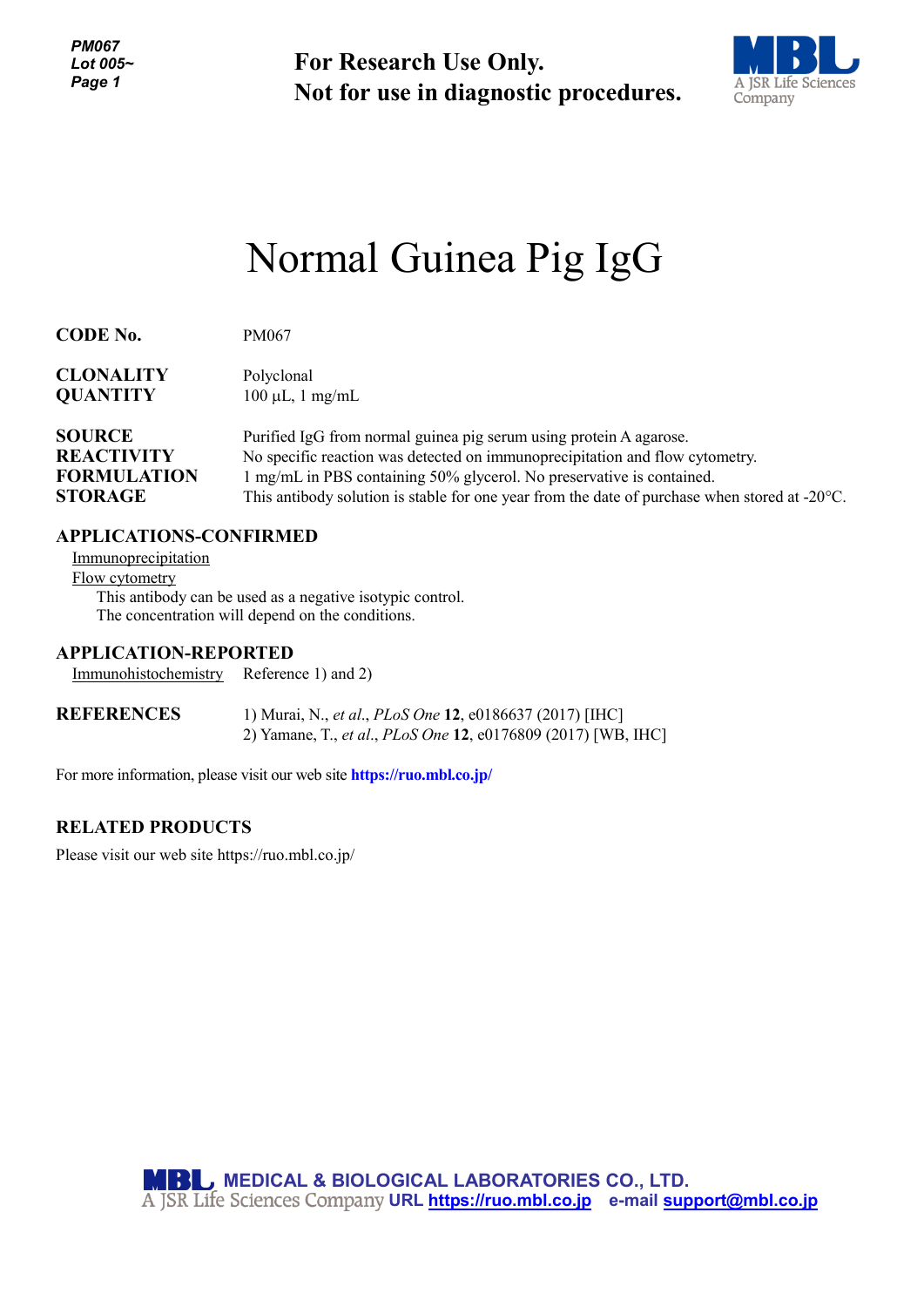The descriptions of the following protocols are examples. Each user should determine the appropriate condition.

## **Immunoprecipitation**

- 1) Wash 1 x 107 cells 2 times with PBS and resuspend them with 1 mL of ice-cold Lysis buffer [50 mM Tris-HCl (pH 7.4), 150 mM NaCl, 0.05% NP-40] containing appropriate protease inhibitors. Incubate it on ice for 15 min., thereafter, sonicate briefly (up to 15 sec.).
- 2) Centrifuge the tube at  $12,000 \times g$  for 5 min. at  $4^{\circ}$ C and transfer the supernatant to another tube.
- 3) Add the isotype control antibody at the equal amount of the antibody for immunoprecipitation to the supernatant. Vortex briefly and incubate with gentle agitation for 60-120 min. at 4°C.
- 4) Mix 20 µL of 50% protein A agarose beads slurry resuspended in 400 µL of IP buffer [10 mM Tris-HCl (pH 8.0), 500 mM NaCl, 0.1% NP-40] with primary antibody. Incubate with gentle agitation for 1 hr. at room temperature.
- 5) Wash the beads 3 times with 1 mL of IP buffer.
- 6) Add 300 µL of cell lysate (prepared sample of step 2), then incubate with gentle agitation for 1 hr. at room temperature.
- 7) Centrifuge the tube at 2,500 x g for 10 sec. Carefully remove and discard the supernatant.
- 8) Resuspend the beads with 1 mL of Lysis buffer.
- 9) Centrifuge the tube at 2,500 x g for 10 sec. Carefully remove and discard the supernatant.
- 10) Repeat Steps 8)-9) 5 times.
- 11) Resuspend the beads in 20 µL of Laemmli's sample buffer, boil for 3 min. and centrifuge for 5 min.
- 12) Load 10 µL of the sample per lane in a 1-mm-thick SDS-polyacrylamide gel for electrophoresis.
- 13) Blot the protein to a polyvinylidene difluoride (PVDF) membrane at  $1 \text{ mA/cm}^2$  for  $1 \text{ hr}$ . in a semi-dry transfer system (Transfer Buffer: 25 mM Tris, 190 mM glycine, 20% MeOH). See the manufacturer's manual for precise transfer procedure.
- 14) To reduce nonspecific binding, soak the membrane in 10% skimmed milk (in PBS, pH 7.2) for 1 hr. at room temperature.
- 15) Incubate the membrane with primary antibody diluted with 1% skimmed milk (in PBS, pH 7.2) for 1 hr. at room temperature. (The concentration of antibody will depend on the conditions.)
- 16) Wash the membrane with PBS (5 min. x 3 times).
- 17) Incubate the membrane with Anti-IgG (Rabbit) pAb-HRP (MBL; code no. 458) diluted with 1% skimmed milk (in PBS, pH 7.2) for 1 hr. at room temperature.
- 18) Wash the membrane with PBS (5 min. x 3 times).
- 19) Wipe excess buffer on the membrane, and then incubate it with appropriate chemiluminescence reagent for 1 min.
- 20) Remove extra reagent from the membrane by dabbing with paper towel, and seal it in plastic wrap.
- 21) Expose to an X-ray film in a dark room for 30 sec. Develop the film as usual. The condition for exposure and development may vary.